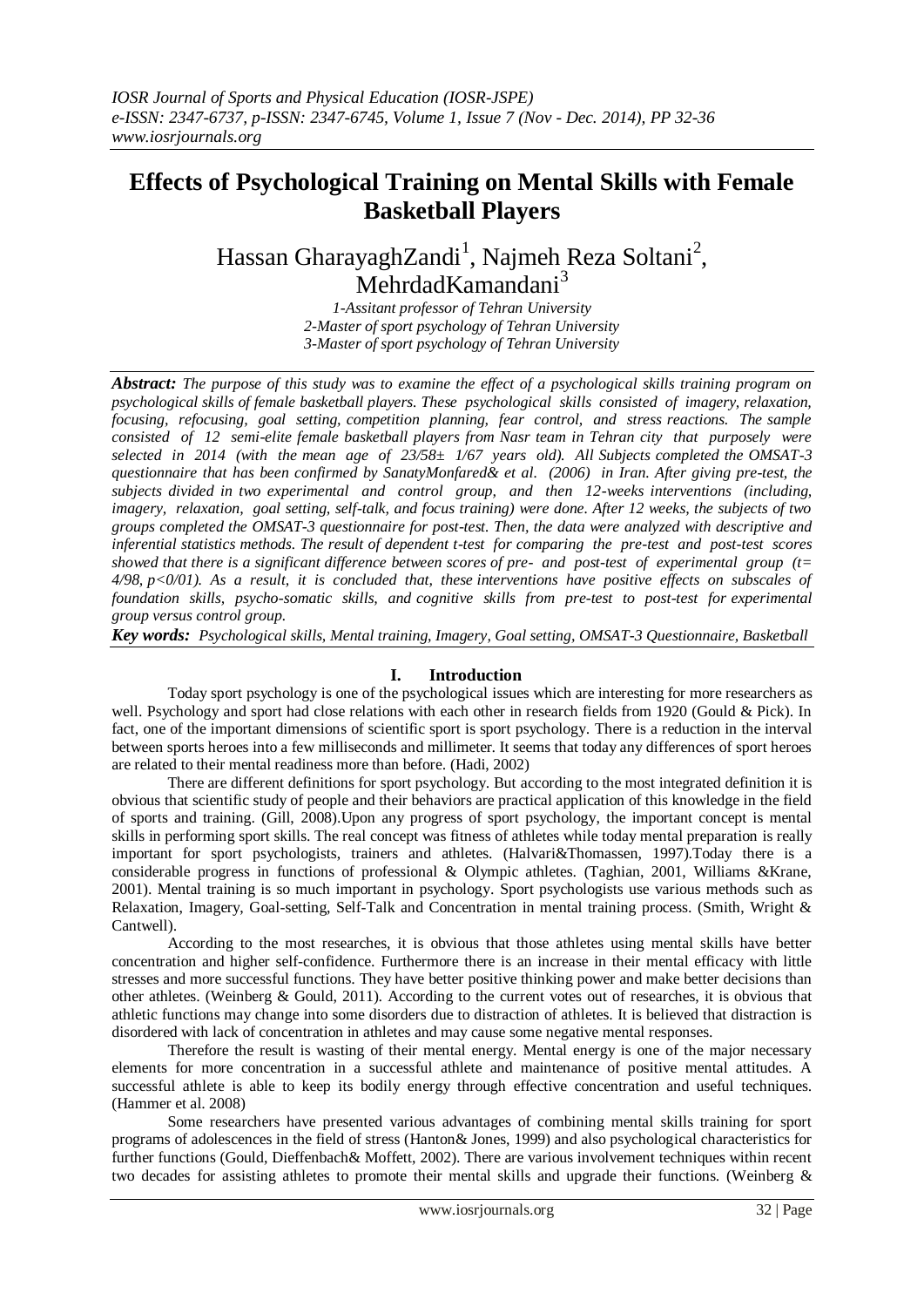Williams, 2001). Also it is effective to apply a combination of interventional techniques. For instance, it has been approved in tennis (Daw& Burton, 1994), Cricket (Spittle & Morris, 1997) and Gymnastic (Kazemi, Khabiri and Farokhi, 2003).

Fulgham (1999) has evaluated any usefulness of mental skills trainings (Goal-making &Imagery) on high school athletes. For this purpose, about 11 participants of volleyball were divided into two groups of controls and experimental one. According to the results, it is obvious that imagery and goal-making have significant effects on efficacy of coaches, self-confidence of participants and their attitudes. Nies et al. (1999) compared mental skills (goal –making, positive self-talk and music for mental synergy) on 147 swimmers (105 fast swimmers and 42 endurance swimmers) by the use of a researcher-questionnaire. According to the results, there is not a significant difference between fast & endurance swimmers in benefiting from mental skills. Both groups use enough skills for this purpose. As a result, it is necessary to encourage athletes to increase their sport operations through mental skills. (Fulgham, 1999).

As one of the most common recognition guidelines, self-talk(Edwards et al., 2008) is pointing out to hidden or obvious talks of athletes. It seems that self-talk includes both tools and motivation applications. (Hardy et al. 2004).Motivated self-talk means stating some sentences through enrichment of self-confidence and energy consumption, more efforts and return back of positive mode. On the other hand, self-talk is a tool for making various movements through concentration on technical and applicable aspects of moving skills. (Theodorakis et al. 2000).

Experimental supports are approved for clarifying the value of psychological training. For instance Wanlin& et al. (1997) found out that goal-making by skaters in an age range of 12 to 17 years have resulted in an increase in skate exercises with a reduction in disorder behaviors. (Wanlin et al. 2000).

According to the supporting evidences and with regard to the importance of mental and psychological skills and their effects on mental training of athletes and also lack of Iranian researches in this field, the real purpose of this research is to find out any effects of mental skills and required interactions and comparing them from pre-test to after-test in a female basketball players group. Therefore researchers are intending to find an answer to this question that: What is the effect of 12-weeks psychological interactions on upgrading of basic psychological, physical-mental and recognizing skills of basketball players?

### **II. Research Method**

The research method is semi-experimental with a pre-test and after test plan and both control & test groups. The sample population includes 12 female basketball players and members of Nasr Tehran Club (with an average age of  $23.58\pm1.67$ ). Basketball players had equal averages and equal level of mental skills. Therefore they were distributed randomly in two control & test groups.

OMSAT-3 was a research tool presented by Bosh &Salmela in 2001 (Internal fitness with Chronbach's alpha between 0.68 to 0.88 and inter-classic reliability of 0.78 to 0.96). The mentioned questionnaire could measure 12 mental skills in 3 groups of basic mental skills, mental-bodily skills and recognition skills. Reliability and validity of Persian copy of this questionnaire was evaluated by ShamsiSanatiMonfared in 2006 on 333 athletes of national Iranian clubs. The internal fitness of this questionnaire was 0.37 to 0.71 according to Chronbach's alpha with a reliability of 0.64 to 0.91. According to the findings of Boota&Orlik findings about 3 skills of self-confidence, goal-making and obligations have been classified under the title of basic mental skills. Four skills of reaction to stress, fear control, relaxation and enforcement are included in mental-bodily skills. But concentration, focus training, imagery, mental training and match plan are included in the group of recognizing skills. There are 7 Likert value criteria in this questionnaire for grading as follows: Completely disagree, Disagree, Somewhat disagree, No idea, somewhat agree, Agree and completely agree. The grades are 1 to 7. Of course only four factors find grades conversely such as reaction to stress, stress control, concentration and recycling focus. As a result, the highest grade of questions is 7 and total grade out of 12 mental skills is 28 accordingly.

Upon the presence of second author in exercising and playing sessions of team members, firstly all basketball players received the above-mentioned questionnaires. Then it was possible to analyze crude information by the use of descriptive statistics. Then necessary interactions were applied including imagery, self-talk, relaxation, focus training and refocusing, goal –making and relevant exercises of match plan on control group. That was based upon personal differences and on personal/group forms. Tables  $1 \& 2$  illustrates two samples of training program. After 12 weeks, both groups were evaluated by OMSAT-3 questionnaire. The results were analyzed by conceptual and descriptive method with further comparisons with pre-test factors.

### **III. Findings**

All data were analyzed by the use of descriptive and conceptual statistics. Table 3 illustrates the average and deviation of grades in both control and experiment groups in sub-criteria of OMSAT-3 questionnaire.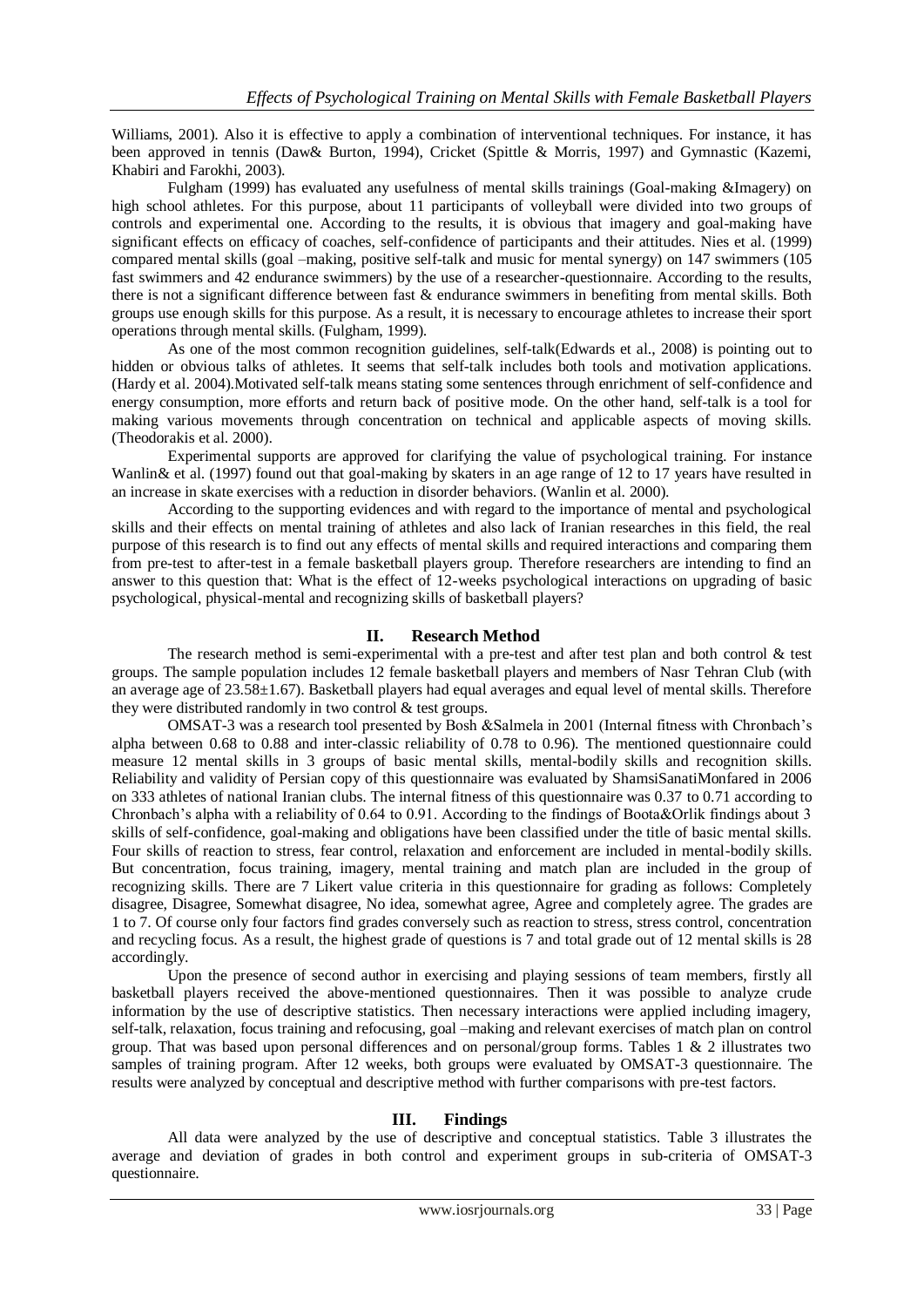|                          | Location: Tehran Nasr Club Day: Sunday                                                                              | Time: 15-17<br>Comments               |                      |
|--------------------------|---------------------------------------------------------------------------------------------------------------------|---------------------------------------|----------------------|
| sitting position         | Introduction -Review of monthly +Weekly+ Daily goals                                                                | 5 minutes                             | lying down<br>or     |
| $Exhale=1$               | -Concentration exercise, by Biofeedback (Counting 5*30 seconds Inhale                                               |                                       | &                    |
|                          | Of heart pulses + Respiratory                                                                                       |                                       |                      |
|                          | -Imagery of playing condition by focusing on goal 5 minutes                                                         |                                       | lying down           |
| Major part<br>belongs to | Basketball exercises with coach                                                                                     | benefiting from 20                    | Speech<br>time       |
|                          |                                                                                                                     | Positive internal talks athlete       |                      |
|                          |                                                                                                                     | At different playing                  |                      |
|                          |                                                                                                                     | Conditions (20*ST)                    |                      |
| Final part               | Relaxation exercises with quiet music                                                                               | 10 minutes                            | lying down           |
| Type of exercise         | Table 2: Daily exercises program of test group<br>Location: Tehran Nasr Club Day: Tuesday<br>Free shoots<br>Imagery | Time: 15-17<br>External imagery       | Comments             |
| imagery & free shoot     | <b>PETTLEP</b>                                                                                                      | External                              |                      |
|                          | Amount of Chloride Trend Analysis (25C +/- 2C, RH 60 +/- 5%)                                                        | FERROVEN AMPOULE                      |                      |
|                          | 0,026<br>0,025                                                                                                      |                                       |                      |
|                          | Maxi0,025.<br>0,024                                                                                                 | $-310201.2008$                        |                      |
|                          | 0,023                                                                                                               | 392.01.2009                           |                      |
|                          | 0,022<br>0.021                                                                                                      | $+ - 486.63.2009$<br>$ -$ 526.04.2000 |                      |
|                          | 0,020                                                                                                               | $-4 - 96601.2010$                     |                      |
|                          | 0,019                                                                                                               |                                       |                      |
| រថ្មី<br>ថ្ម             | 0,018<br>0,017                                                                                                      |                                       |                      |
|                          | 0,016                                                                                                               |                                       |                      |
|                          | 0,015                                                                                                               |                                       |                      |
| Amount of Chi            | 0,014<br>0,013                                                                                                      |                                       |                      |
|                          | 0,012<br>Min 0,012                                                                                                  |                                       |                      |
|                          | 0,011<br>0.010                                                                                                      |                                       | free shoots internal |

**Diagram 1-** Comparison of pre-test & after-test averages of both control & test groups

Diagram 1 illustrates a comparison of pre-test and after-test of general average of both control and test groups. For better evaluation of parametric statistics, K-S test was applied in this research. Regarding normal distribution of data, t test was used for comparing of pre-test and after tests grades in experimental group. Also after applying of F Lewin, we used independent t test for comparing of control and experimental groups.

Table 4-Cointegrated t-test for comparing pre-test & after-test grades of experimental group

| droup                                    | Test       | Mean           | <b>Standard Deviation</b> | Freedom degree |        | $\cdot$<br>$\sim$<br>Significant level |
|------------------------------------------|------------|----------------|---------------------------|----------------|--------|----------------------------------------|
| $\overline{\phantom{0}}$<br>Experimental | Pre-test   | 19.36<br>9.36  | $\sim$                    |                | (4.98) | 0.001                                  |
|                                          | After-test | 01.77<br>21.13 | 2.62                      |                |        |                                        |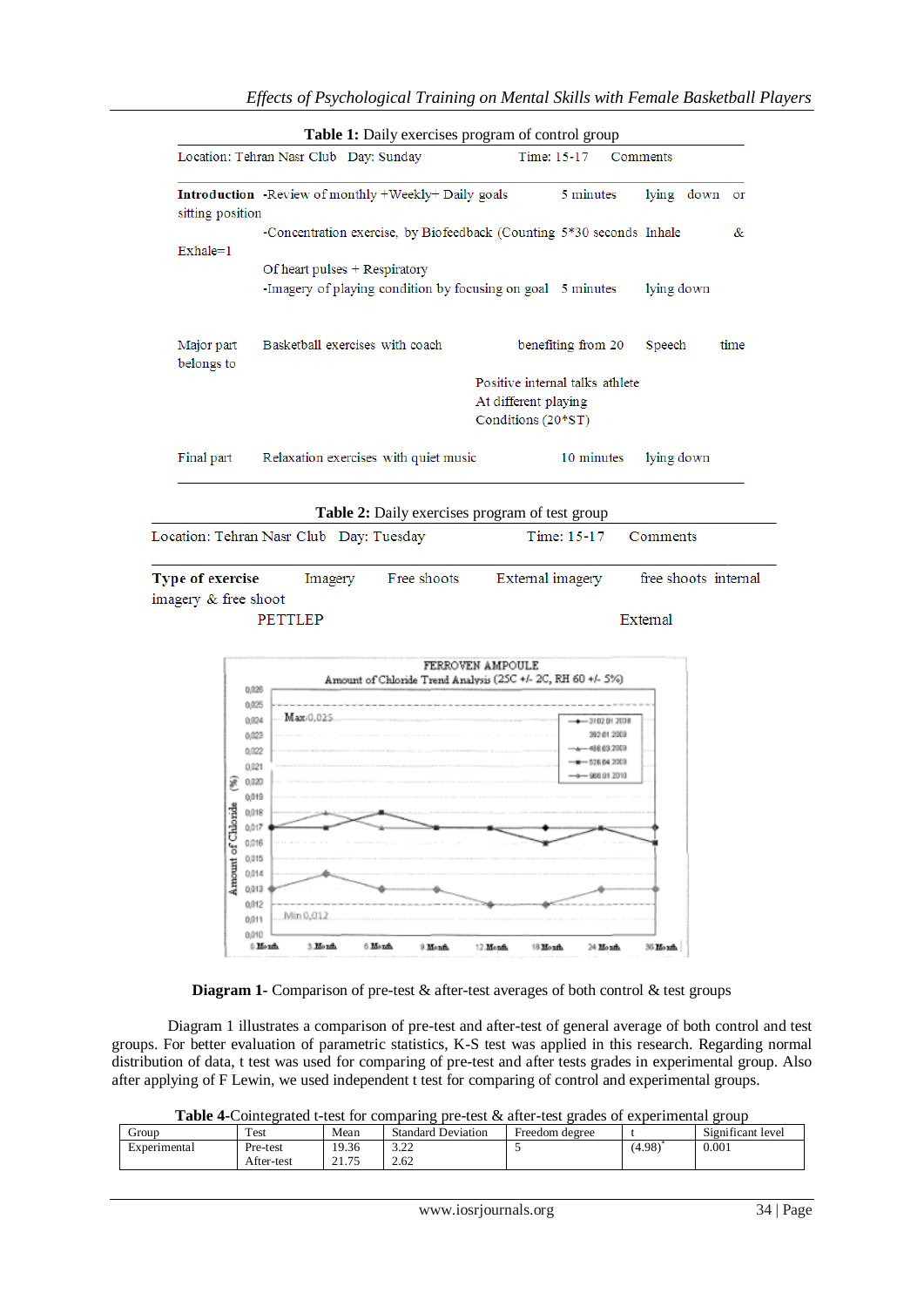| <b>Table 5-</b> Independent t-test for comparing after-test grades of experimental $\&$ control groups |       |                           |                |        |                   |  |  |  |
|--------------------------------------------------------------------------------------------------------|-------|---------------------------|----------------|--------|-------------------|--|--|--|
| Group                                                                                                  | Mean  | <b>Standard Deviation</b> | Freedom degree |        | Significant level |  |  |  |
| Experimental                                                                                           | 21.75 | . 53                      | 10             | (0.20) | 0.001             |  |  |  |
| Control                                                                                                | 21.16 | 2.62                      | 10             |        |                   |  |  |  |
| $\mathbf{a}$                                                                                           |       |                           |                |        |                   |  |  |  |

 $*p<0.01$ 

#### **IV. Conclusion**

The major goal of this research is to find out any effects of psychological interactions on mental training of a female group of basketball players. Also it has been intended to compare these effects on their mental skills. They made considerable progress in various skills including self-confidence, goal-making, relaxation, focusing, imagery, mental training and match plan after some psychological skills within 12 weeks and according to the obtained measures.

According to the classification of psychological skills in third version of OMSAT-3, about 3 skills of self-confidence, goal-making and obligations were classified under the title of basic mental skills. Also we put four skills of stress reaction, fear control, relaxation and empowering in the class of mental-bodily skills. Also we have focusing, imagery, mental training and match plan included in recognition skills group.

As it is obvious in table 3 and diagram 1, mental-bodily skills like relaxation, stress reaction, fear control and empowerment and mental skills like focusing, focus training, imagery, mental training and match plan are included in test group than control one. The differences of pre-test and after-test means in control group is more than test group. Also according to the results of integrated t test for comparing the grades of pre-test and after-test grades in experimental group, it is understood there is a significant difference between pre-test and after test of experimental group (p<0.01). Therefore the findings of the present research may support the same in previous researches by Fulgham (1999), Nies et al. (1999), Triman&Triman (2004) about the effects of mental training on operational & recognition skills. The results of independent t test illustrate that there is not a significant difference between after-test grades of control  $\&$  experimental groups (p<0.01).

Such a lack of significant relationship is due to an average difference between control & experimental groups because higher average rate of control group in mental-physical skills in after-tests means higher average difference in grades of pre and after tests in experimental group. This means profitable interactions as well.

According to diagram 1 there is an increase in goal-making quantities including basic mental skills from pre-test to after-test. Goal-making has positive effects on psychological / operational skills and goals as it was stated by Wanlin et al. (1977). As a result, it is in compliance with findings of other researchers like Wanlin et al. (1977), Jang et al. (1992) and Fornis et al. (2005). Self-confidence is also another basic mental skill which has been promoted as a result of interactions. As it was illustrated by Willy et al. (1998), high level of selfconfidence is related with mental/bodily preparation. By applying of interaction in this research there was considerable changes in stress reaction from pre-test to after test as well. Meanwhile, there was any change in control group. In spite of higher rate of control group in this parameter, but in case of considering mean different of inter-groups, the obtained results are in compliance with the same by Rotlaw& Learner (1993) and in contrast with the same by Fornier, Durand Bosh and Salmena (2005). Also relaxation training is effective on increase of athletes' skill. As it is obvious, other parameters of mental-bodily parameters are under the effects of stress reaction, fear control and enrichment as well. Therefore the mentioned results are in compliance with the findings of other researches (Sadfield&Brono, 1990 Minard, Varoik-Ivans and Smith, 1995)). Since there was specific focus on concentration and focus training, it is obvious that both parameters are modified as well. As a result, this finding is in compliance with the findings of previous researches (Molt &&Hanrahan, 1997, Masters &Agless, 1992, Koocher, Jroomi and Taihani, 1992). As a result, concentration is one of the critical elements in any interfere of mental skills.

Self-talk is a common recognizing guideline with a positive role in promotion of other parameters. Self-talk in this research is mostly for enrichment of self-confidence and energy consumption, increasing the endeavors and return back of positive modes. In spite this, basketball players of testing group experienced instrumental self-talk. As it is obvious, self-talk is effective on self-confidence, concentration and stress reaction. As a result, the effects of self-talk in this research is similar to the same in previous ones (Theodorakis et al., 2000, HatzJeorgiadis et al, 2004, 2009, Goodis et al. 2006, Kolvelonis et al. 2010). There is also some progress in match plan skills. Test group had a considerable progress in this field after the tests with tangible changes in means. Also it was observed by Melt &Hanrahan (1997) in their research.

Regarding the useful obtained results, it is obvious that the present research may enable the coaches, sport psychologists and athletes to make more knowledge about designing and performing mental training programs and make it possible to have more mental preparation due to considerable effects of these trainings. As a result, it is better to encourage athletes to increase their sport operation through mental skills. According to the above-mentioned results, any harmonization between training and exercises of mental skills make better personal / group performances as well. As a result, it is possible to increase their mental preparation and better functions by evaluation the mental skills of them and benefiting from mental trainings.